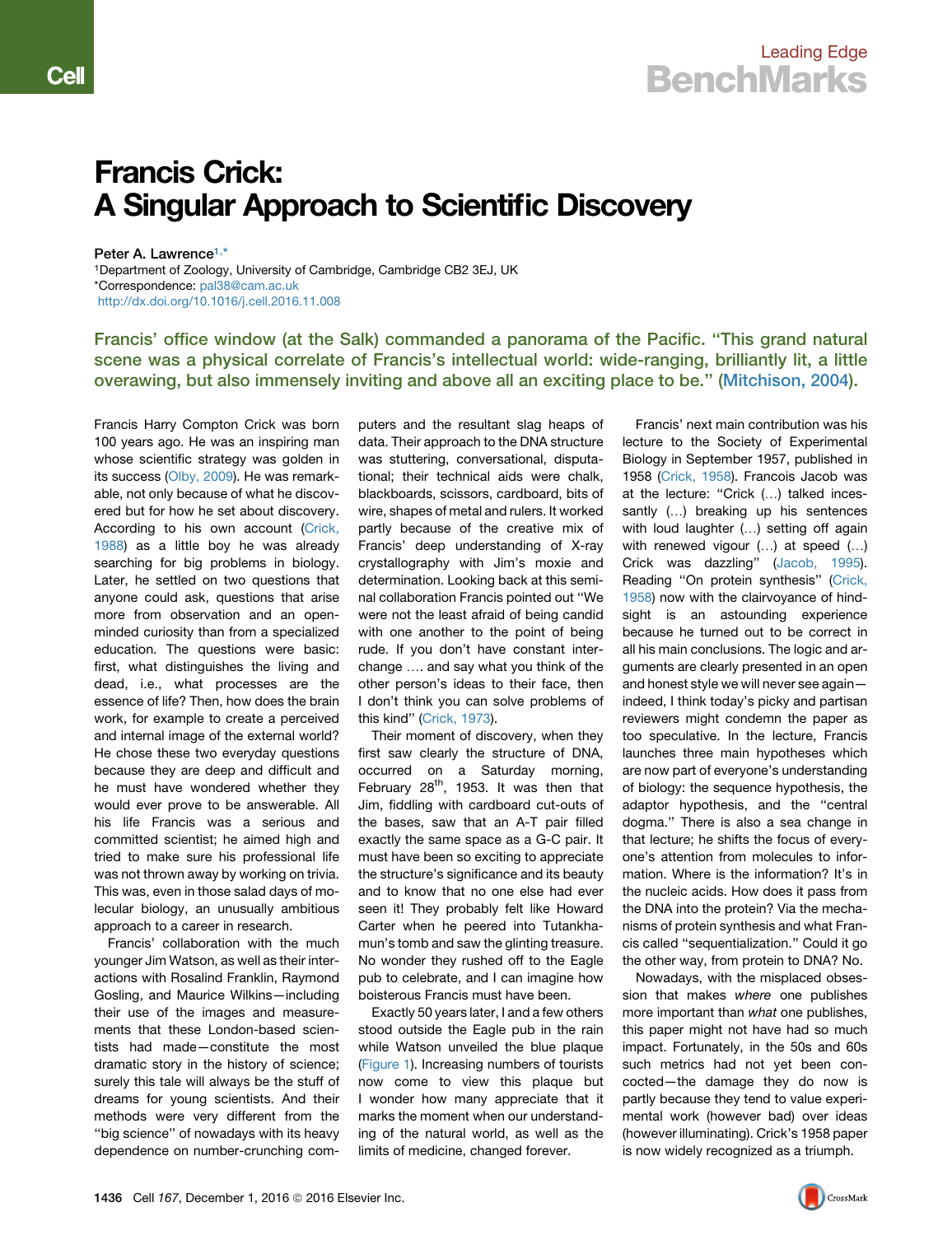<span id="page-1-0"></span>

Figure 1. The Eagle Pub in Cambridge, England

At least as important was his work on the code (how the sequence of bases in a piece of DNA specifies the sequence of amino acids in a protein), which took several years, and during this exciting period he worked vigorously at the bench. The hunt to crack the code involved many scientists; it was international and competitive and was a mix of experiments and theory. Both genetics and biochemistry were employed, and Francis was always excitedly involved [\(Cobb, 2015\)](#page-3-6). The successful ending of this search was marked by a meeting at Cold Spring Harbor on 8<sup>th</sup> June, 1966 (Francis' 50th birthday), described beautifully by Matt Ridley:

''On that day Crick stood on top of the scientific world. Others had done some of the crucial experiments in the decoding of the code, and others had shared the excitement of vital discoveries along the way—the messenger, the adaptor, the triplet nature of the code—but Crick had been there at every step, the dominant theoretical thinker, the best guesser, the indefatigable sceptic, the loudest debater, the conductor of the scientific orchestra.'' ([Ridley, 2006\)](#page-3-7).

Francis' return to doing experiments himself was ephemeral and fevered. However, he was very successful; he, Sydney Brenner and others had realized that proflavin mutants, unlike other mutagens in use at the time, either added or deleted a base. As he relaxed on a beach in Tangiers he was hit by an idea so irresistible he just had to test it by experiments. This led to the iconic paper by Crick, Brenner, Barnett, and Watts-Tobin that revealed fundamental aspects of the code, all in the absence of any DNA sequencing ([Crick et al., 1961](#page-3-8)). They combined pairs of acridine mutants and were able to classify each of the mutations into one of two classes (plus and minus) by their phenotypes when assessed alone and in combination. They then combined them in different sets and found that, for example, while one or two plusses damaged gene function, three plusses often restored it. They therefore deduced that the code is read three bases at a time, that there are no commas and that reading likely begins at a fixed start point. Further they worked out, because nearly all of the codons could be read, that the code was likely to be degenerate. A spectacular example of the power of combining simple experiments with thought. Later, Francis recalled the excitement and remembered looking at the plates in the afternoon, seeing the plaques and saying to Leslie Barnett ''you realise you and I are the

only people in the world who know that it's a triplet code'' ([Crick, 1993](#page-3-9)).

Francis' spell at the bench was important to him; he often referred to it afterwards and I think it served to remind him how difficult, repetitive and fraught the experimental world is. Useful, as he spent much of the rest of his life in fruitful and mutually beneficial collaborations with experimentalists whose trials and tribulations he could sympathise with.

After 1966, Francis felt that molecular biology was mined out and he ''found himself with most of my ambitions satisfied'' ([Crick, 1988](#page-3-2)). Therefore, as he did not want to be part of a mopping-up operation, he set out to search for a new problem. He was aided in this by Brenner, and these two outstanding scientists undertook an intellectual and technical exploration of embryology. They both gave genetics the central position it deserved and this was innovative because, by the 1960s, genetics had become rather a dry numerical study of inheritance and was undervalued; indeed ''many people went into genetics simply because the problems they were working on were insoluble'' ([Brenner,](#page-3-10) [2001\)](#page-3-10). Few people appreciated that the main task of genes is not to make an animal tick, but to *build* it. Also, at that time, embryology was partly a whimsical semi-philosophical subject, characterized by ill-defined and abstract concepts. The two fields were so different that an amicable and productive marriage between them was impossible—consequently, developmental biology, as embryology came to be rebranded, had to be reinvented with new tools and new thinking. Brenner's crucial contribution here was both imaginative and reductionist. He looked for a new model organism for embryology, one in which the generation time was short and the genetics tractable (after a flirtation with a rotifer, he settled on the little nematode worm, *Caenorhabditis elegans*, whose life cycle is only 4 days). It was a brave and original decision. We do not know Francis' contribution to his choice, but I do know Francis and Sydney shared an office throughout this time, and on their blackboard was a big note saying ''Reading Rots the Mind'' and that they talked about science nonstop. ''We liked simple chalk and blackboards.... we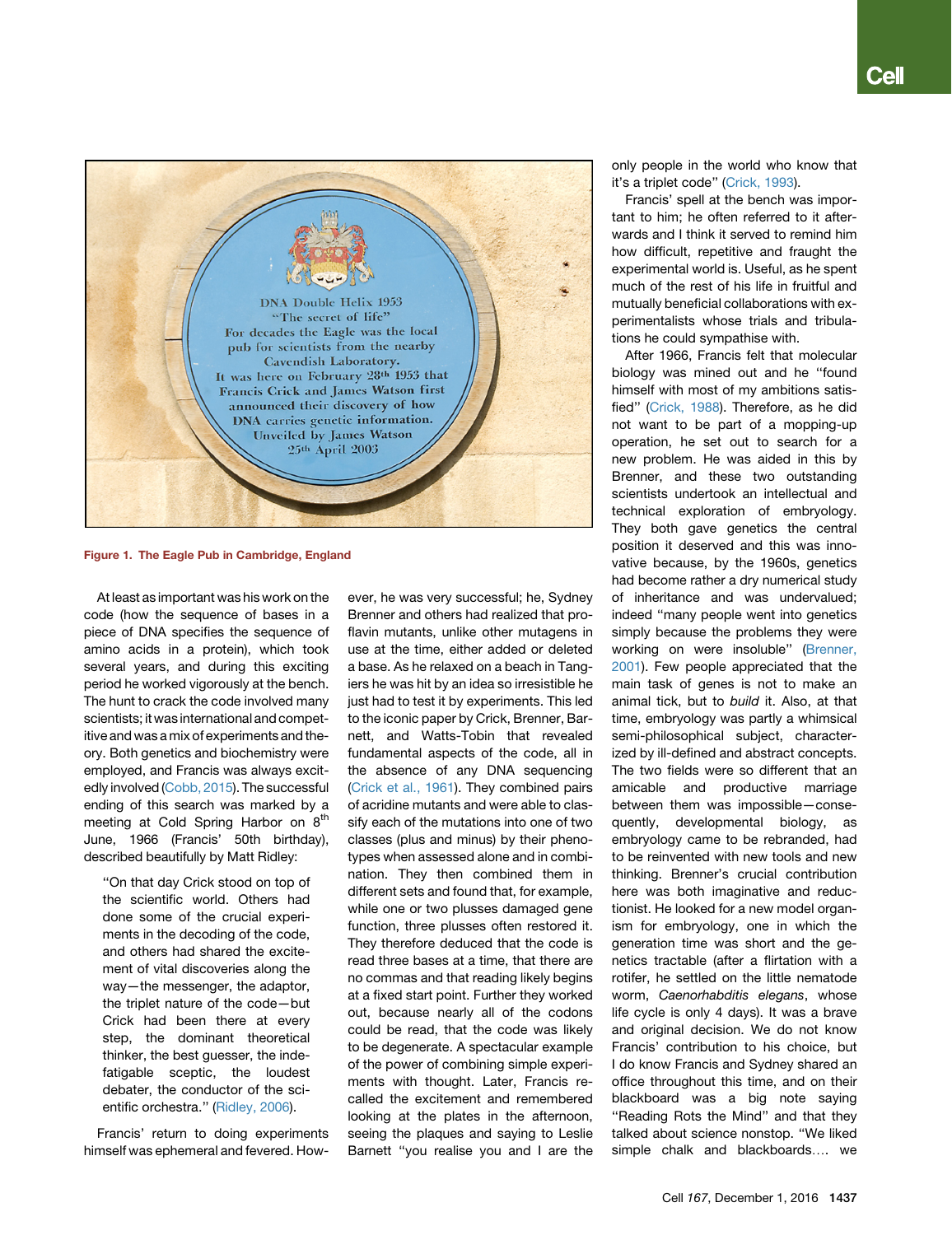would meet, often every day and talk about anything and everything. We would talk about an experimental result and ask, 'what could this possibly mean?''' [\(Crick,](#page-3-2) [1988](#page-3-2)). Most scientists nowadays do not think they have time for such rambling discussions, they are too busy with committees, with experiments, with trying to persuade a highly rated journal to accept their latest offering, with anything except examining the heart of their subject. Yet, Francis' and Sydney's approach was so valuable: for example, the nematode project has resulted in many discoveries—already six people have been awarded Nobel prizes for their work on *C. elegans*.

I collaborated with Francis for a few years in the early 1970s, in the field of developmental biology. We were interested in how gradients of diffusing molecules might specify positional information and planar cell polarity [\(Lawrence et al.,](#page-3-11) [1972](#page-3-11)). I remember most his ability to get to the principles as well as his inability to remember nearly all the details. My role in the collaboration was to do the experiments, to present data to him and to keep him tied to that data, as well as being an interlocuter. This ability to keep to the heart of a problem was very characteristic of Francis. I remember once, when he was introducing my lecture about our work, he asked the audience not to worry about the notes, but to try to follow the music. This emphasis on sifting, classifying, categorising information was very important to the way he thought about science. For example, consider when we were collaborating on the subject of planar polarity. The important fact about planar polarity is that there is an arrow that is drawn in the plane of the epithelial sheet consistently, across each of several or many cells and this gave coordinately oriented bristles or cilia. Francis knew that this problem was not to be solved by a hypothesis that just required a few genes to act on each other in some kind of "pathway," it is essentially a spatial, contextual problem. Concentrating on the big picture meant that he always managed to forget that the bristles pointed backward. For him, the key fact was that they pointed like an arrow, the direction was far less important.

Another extremely important insight into his thinking is given in his autobiography ([Crick, 1988\)](#page-3-2). He discusses a way of using models which is counterintuitive, but Francis made it work, spectacularly. When you are trying to solve a new problem, you have no idea of the answer obvious of course, but often forgotten when we look back at problems that we or others have solved. But when faced with a new problem it can be like being in a dark room with no knowledge of whether there is a way out and, if there is, where it might be or what it might lead to. Francis would try to solve such problems by using different subsets of all the available evidence, the choice of which bits of data to include in each test subset would be by trial and error, plus, no doubt, some intuition. He explained that any theory that fitted all the data ''was bound to be misleading if not plain wrong. A theory that *did* fit all the data would have been ''carpentered'' to do this and would thus be open to suspicion'' [\(Crick, 1988](#page-3-2)). This idea of using minimal subsets follows logically from the realization that, especially in biology, it is ''important not to place too much reliance on any single piece of experimental evidence. It might turn out to be misleading as the 5.1 Å reflection undoubtedly was" [\(Crick,](#page-3-2) [1988\)](#page-3-2). I think more should try to emulate Francis' strategy. It is not a natural method, but it can be very effective; it helps a scientist to look beyond and through confusing signals to see the wood and avoid bumping into the trees.

Then there was the ''don't worry hypothesis,'' a term that I think was Brenner's. Often when one builds an explanation that ties together a bundle of findings and makes sense of them, one can get hung up on something. It may be a new observation that does not seem to fit in or a counterintuitive consequence of where one is going. For example, Francis and Jim worried about how on earth the double-helix DNA might replicate, how could it unwind? By deploying the "don't worry hypothesis" they could just put that concern aside and get on with thinking about the structure itself. As it happened DNA replication proved very complex and that decision was a wise one.

Descriptions of discoveries do not give much of a picture of how it was to work with Francis and to interact with him in conversation. So it might help the reader for me to try to do this. Looking back,

I remember a courteous and congenial person, lively and enthusiastic, with a strong and essentially serious interest in everything, including things that were mainly just good fun. There was a sharp almost forensic mind, always vigilant, always on the lookout for something of interest, something to laugh at, something to entertain, something to lead to a new idea or a new perspective. Francis usually took a charitable perspective on others; if someone gave a talk, well the work might appear to be badly designed and presented but, you never know, there could be something in there that would be worth noting. So listen and watch out for that spark! But he also had a very active quack-detector, and this would instantly pick up the mumbo-jumbo of religion or the least sign of superstition. For him (and for me) there is no place for mysticism or the numinous in our wonderful world, far better to try to understand it by means of evidence, logic, and argument.

Francis' collaborations were always with people younger than himself, and they lasted. Why? First, his personality made the process of discovery, both success and failure, enjoyable. Second, scientists, often tending to obsessions, are generally poor at communication and empathy, but Francis was an exception; he patiently explained his ideas to others. Third, Francis had a policy not to author papers unless his contributions were substantial. For example, when we wrote a paper together in 1975 that was published in *Science* it was a truly joint effort [\(Crick](#page-3-12) [and Lawrence, 1975\)](#page-3-12). Neither of us could have written it without the other. At that time Francis had a Nobel prize and a huge reputation, while I was a very junior postdoc. Nevertheless, he asked me to decide on the authorship order. Over many years I have consistently found that this kind of consideration cements collaborations. Shortly before he died we discussed the book that he and Christof Koch were writing. He had worked over years with Koch on this book, yet he wanted Koch to have all the credit ''because, you see, I won't be here.''

Francis enjoyed life; his interest in nature and his almost childlike curiosity were maintained to the end. He and his wife Odile ([Figure 2](#page-3-13)) had developed an affection for the desert, and living as they did in San